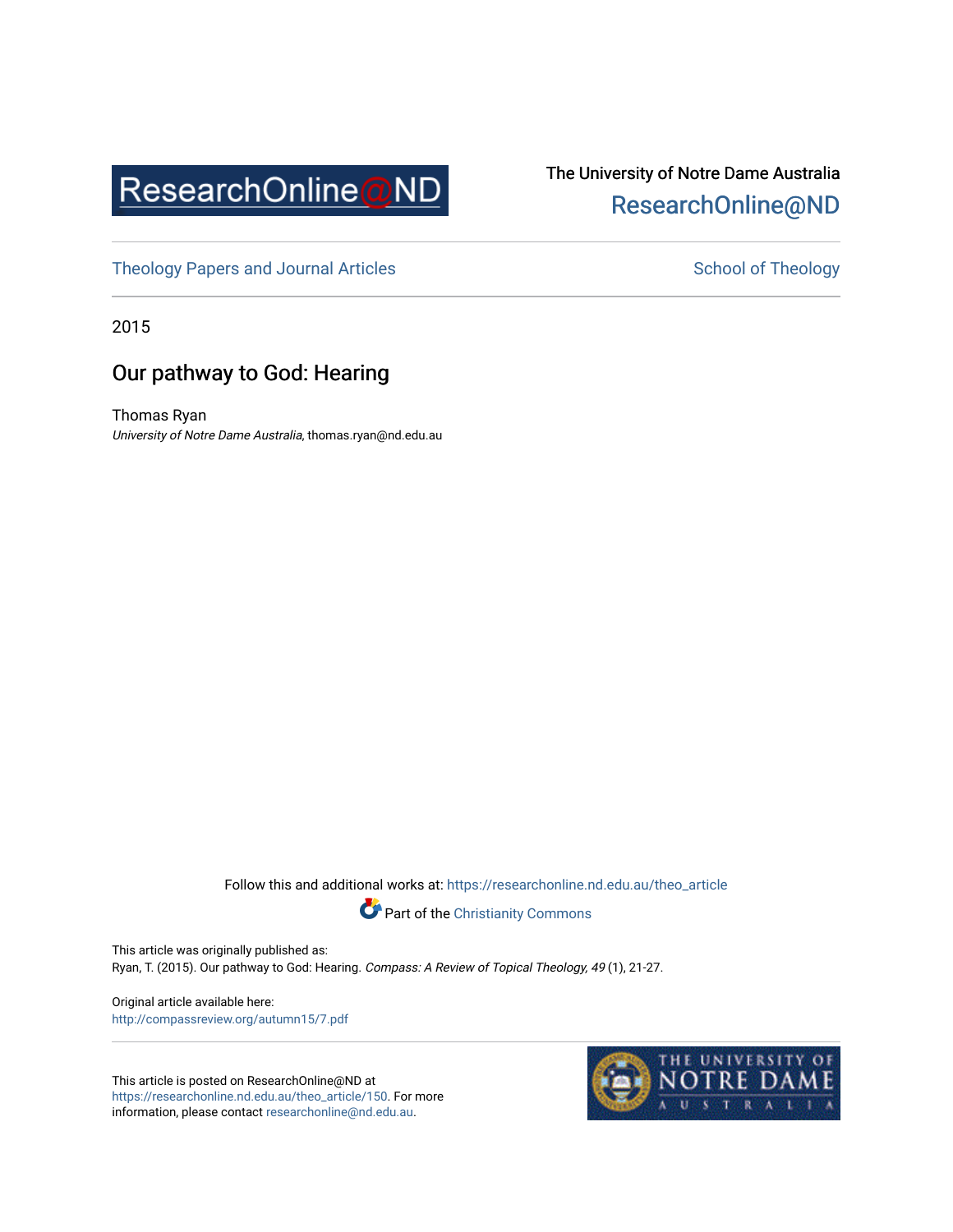### **This article was originally published:**

Ryan, Tom. (2015) Our pathway to God: Hearing. *Compass: A Review of Topical Theology*, 49(1): 21-27.

**Available at:** <http://compassreview.org/autumn15/7.pdf>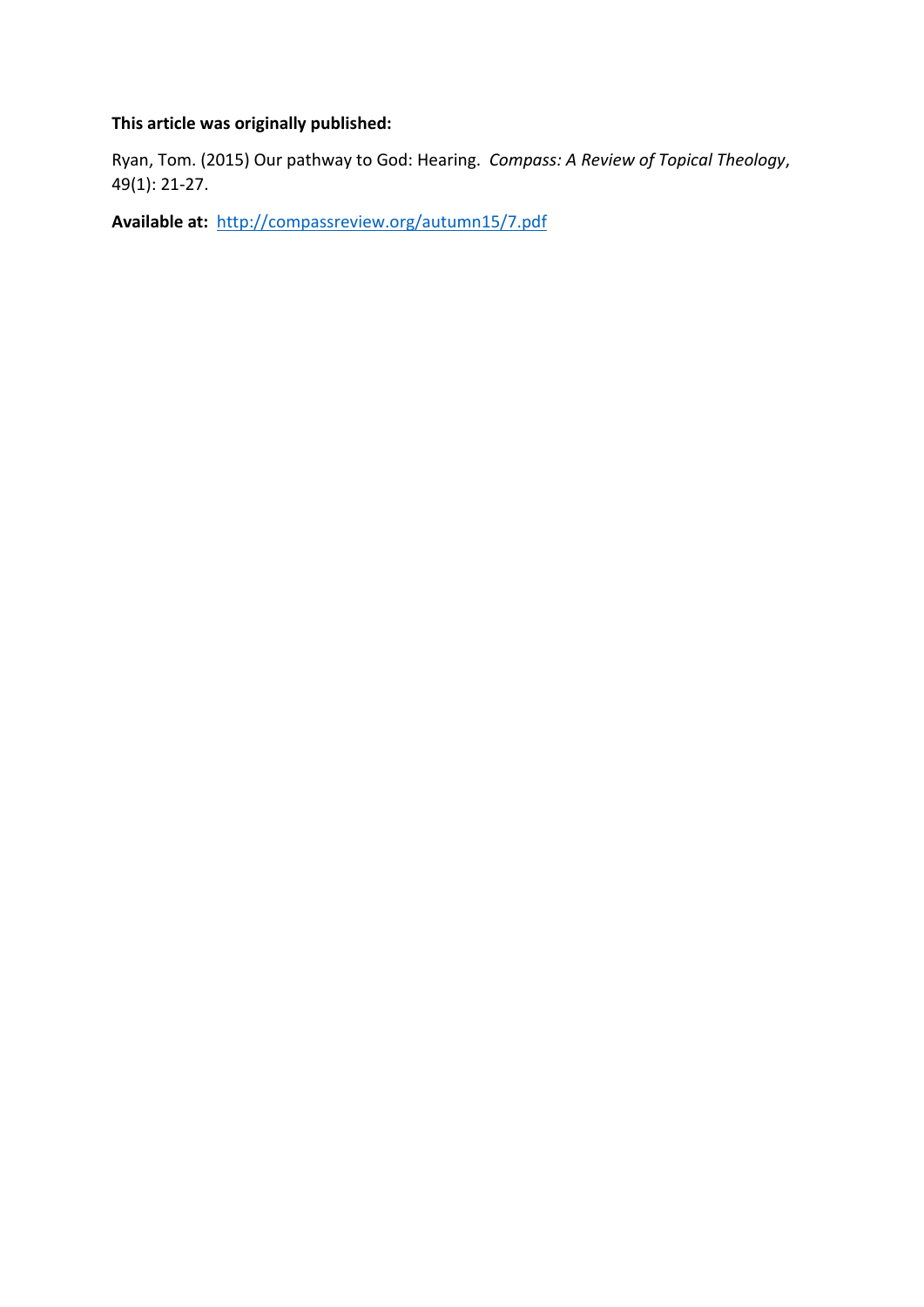# **OUR PATHWAY TO GOD: HEARING**

#### **TOM RYAN sm**

Let's start by doing a brief exercise.

Think back to an occasion when someone confided in you. It may be a family member, a friend, colleague at work, even a stranger sitting next to you on a plane. They may tell you of a loss they have had recently, or of a disappointment in their job or of hurt caused by someone close.

As you reflect on that incident, consider these questions for a moment. Perhaps jot down a few words or phrases as you do so.

• What did I feel as that person shared something painful with me?

• Was I different at the end of the conversation and how?

• Was the other person different and how?

• What does this incident tell me about sharing of personal confidences?

There will be as many answers to these questions as there are readers of this article. But it would be a safe bet we can find some common threads.

• Part of me would probably resonate with the person's hurt. Perhaps a memory from my own life would hover in the background. I may feel something of the other person's anger. But most of all, I think I would feel trusted. The other person felt safe enough to reveal something of their personal and inner self.

• Looking back I may see how I had shifted even slightly in my attitude to the other person. I tried not only to hear. But I tried to 'hear' in the sense of listen and understand. I think I had more sympathy and understanding of her. I can see that I was a bit more sensitive and careful about not judging people too hastily or putting them into compartments.

• I am also aware that sharing the burden

meant that my conversation partner felt better. Talking about what happened, without removing it as an event in life, lightened its impact in some way. It was summed up in 'thank you for listening.'

• As for being a partner in confidences, two things stand out.

First, in a strange way, listening to the sharing of the pain nourishes us. My horizons and my heart expand just a little. I sense somehow I am more human and even better for the experience. I feel that in 'hearing the word' from another I am 'not living on bread alone.' Moments of personal revelation, even with a stranger, touch and feed our inner depths.

Second, a condition must be fulfilled for such disclosures to happen. The person must freely choose to do so. A personal revelation cannot be demanded or forced. It is a gift that is offered (which tells us something very important about God and Revelation). It is a risk which involves being vulnerable. There is the possibility of rejection. Patrick O'Sullivan sums this up neatly:

When vulnerability meets power the result is alienation; but when vulnerability is met by vulnerability, the result is intimacy. The only way into intimacy is through vulnerability.<sup>1</sup>

What does this have to do with the sense of Hearing and God? I will explore this in four stages: hearing and listening to God in the Scriptures; call and response in Jesus and then in Mary; finally, God's listening and silence as presence and absence.

#### *Hearing and Listening to God*

Read Mark 12: 29-34 (Jesus and loving God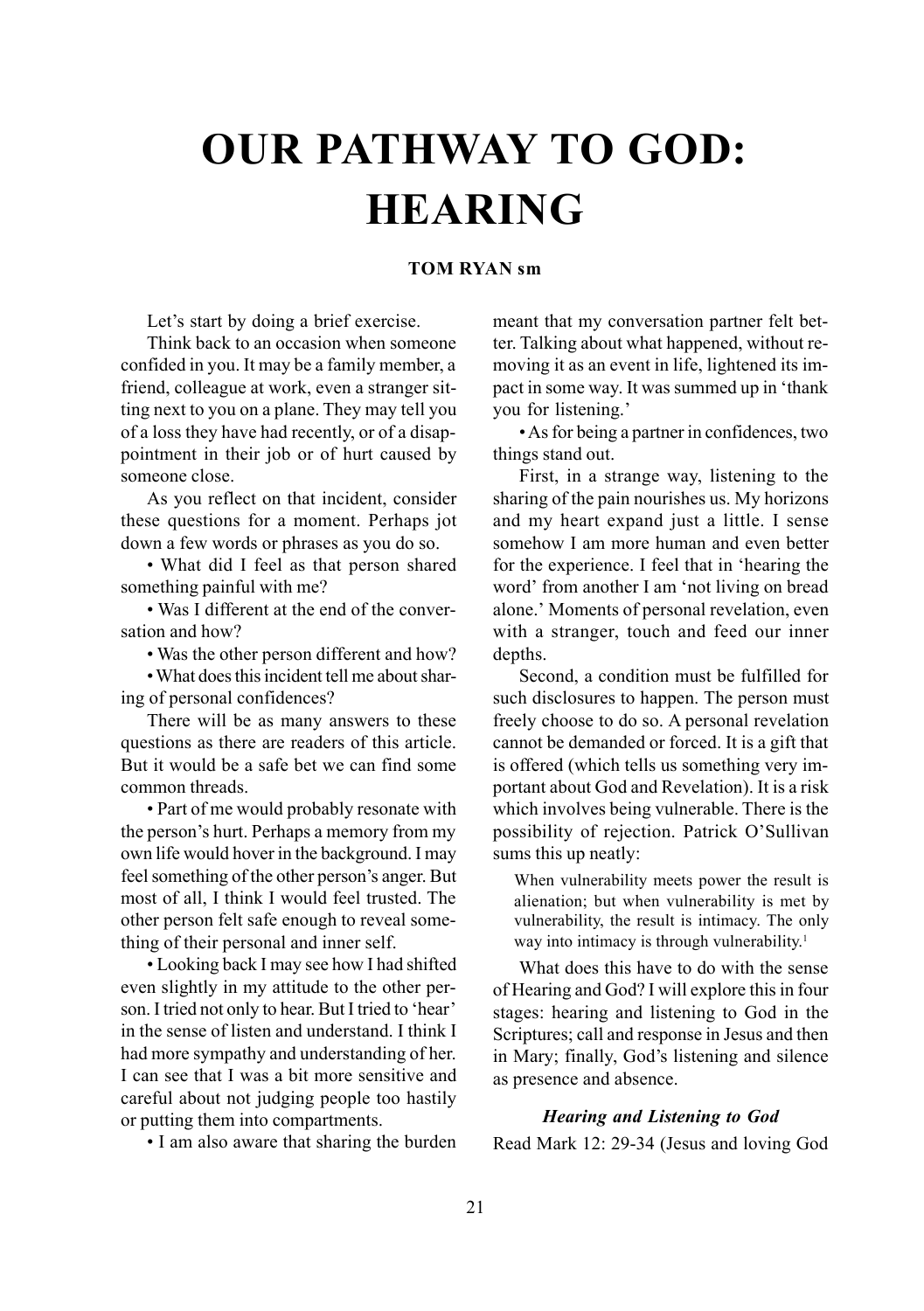with all one's heart). Note the first two words in Mark: 'Listen Israel.' Jesus' reply is from Deuteronomy 6:5, one of the three texts of the *Shema*—the principal expression of Jewish faith—which His listeners, and all observant Jews, recited each morning and evening. This expressed faithfulness by acts of remembering regularly what was most important what was dear and near to one's heart. It was also a practice that constantly reminded them of God's fidelity in what He had given them (His *Torah* or Way) and what God had done for them (past and present).

But Jesus goes further by combining Deut. 6:5 with Leviticus 19:18 'The second resembles it: You must love your neighbour as yourself.' Jesus is saying that neither commandment can find its full meaning without the other. Further, in combining these two 'laws', some scholars consider that Jesus is doing something that seems to be distinctive to him in his time.<sup>2</sup> To love God and to love one's neighbour are two wings of the Covenant. They are far more important than 'holocaust or sacrifice' since they animate and direct our worship and actions (Mark 12: 33).

As we know, talking and listening are at the heart of an oral culture. Until the advent of printing, for Jesus and the bulk of human history, most communication has been through speech. In an oral society, then, listening intently is important. There are no typed versions, recordings, YouTube or computer storage to double check what is said.

In the Christian tradition, the culmination of our spiritual quest is expressed predominantly in terms of sight, *i.e.*, the beatific vision. Nevertheless, there is something about the sense of hearing (and associated speech) that makes it a particularly apt metaphor for being open to God. Even in regard to human virtue, Aristotle held that, in relation to wisdom, hearing makes the largest contribution indirectly since it serves as means of verbal communication.3 Listening and being receptive are, to a large extent, then, the heart of prayer. This is seen as a quality both of God



*Tom Ryan, a Marist priest, is an Honorary Fellow of the Australian Catholic University and an Adjunct Associate Professor of the University of Notre Dame Australia.*

and ourselves. The Psalmist prays 'I call with all my heart, Lord hear me…I rise before dawn and cry for help. I hope in your word' (Ps. 118): Two- way listening and responding is seen as part of the relationship with God.

Foundationally, it is captured in the first Beatitude. 'How happy are the poor in spirit, theirs is the kingdom of heaven' (Matt. 5:3). I once saw that translated as 'happy are those who admit their need for God.' Brendan Byrne is helpful here when he notes 'while the sense of economic poverty is not excluded, Matthew's formulation reflects a biblical tradition in which the 'poor' is an honorific name for the faithful of Israel, who, conscious of lack of resources on their own part, look to YHWH for salvation.'4

 This admission of need for God finds resonances of the summons to 'choose life' by a love that obeys God and 'clings' to Him in trust (Deut. 30: 19). This puts the spotlight on one aspect of the personal relationship with God that characterizes faith. We have seen earlier that faith can entail sight and light. Faith can be understood as believing what God reveals or objective faith. But there is also subjective faith, namely, that 'by which we believe.' Since faith is about God, then, to say yes to God we need God to give us the 'yes' to do so.

But Aquinas also defines faith, in a third sense, as personal trust in, and surrender to, God.<sup>5</sup> This is faith understood as a form of willing or desire, namely, as an affective movement, which underlies faith as a cognitive reality. Faith as trust, then, is even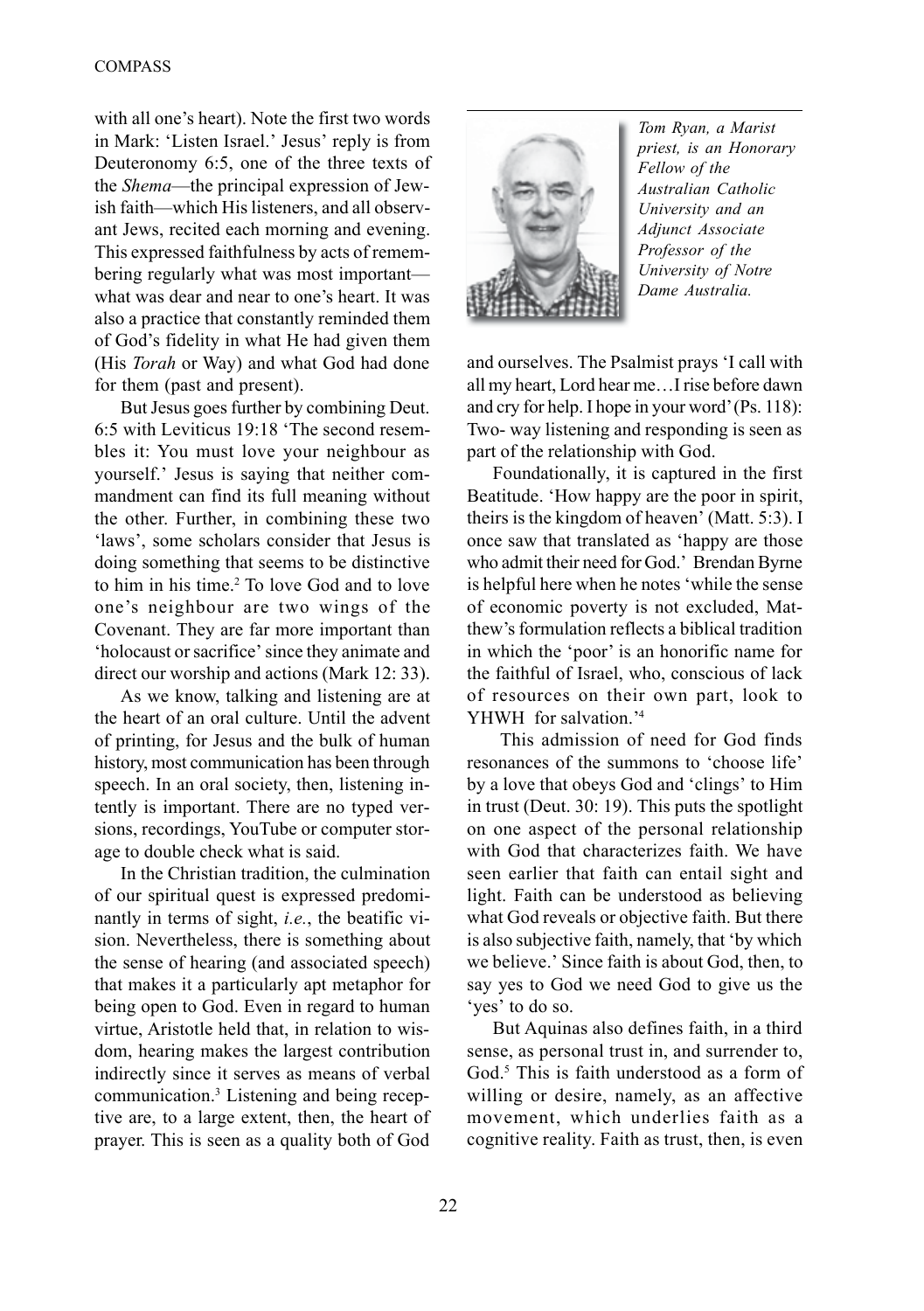more basic. 'I believe in you' can be said about someone else, even when they have revealed nothing of themselves nor communicated something they claim to be true. In other words, we trust someone ('I believe in you') even before we say 'I believe you.' Admitting our need for ('clinging to') God seems to underpin prayer as a cry to be heard, for God to 'hear the cry of the poor'.

Attentive listening, then, is a mark someone who is faithful whether we are speaking of God or a disciple. Deafness denotes hardness of heart and unfaithfulness. Just as being profoundly deaf isolates a person, so it is in our relationship with God and with life itself. Genevieve Lacey captures what is means to listen and to hear, for a musician and artist and, more generally in everyday life:

Listening is an activity that connects us deeply with others. It can change how we perceive the world, and then, how we decide to live in it. To listen suggests an open, receptive stance, without necessarily knowing what will arrive. It suggests alertness, willingness. Listening is essentially an act of respect and generosity…6

 Let's probe this a bit more in relation to Jesus and Mary.

#### *Call and Response: Jesus the Word*

Anthony Kelly points out that Aquinas, for instance, 'insists on the biblical priority of hearing, for, in all revelatory experiences, hearing precedes the seeing—even in the original experiences of seeing related to the risen Jesus.'7 While, at times, hearing the Word of God is superseded by a seeing and a touching (as in 1 John 1:1-3), Kelly continues with an important observation in the light of our discussion:

It remains, however, that the experience of hearing is still basic in the economy of faith since, while sight and touch play their parts, they are less able to register either the excess of God's self-giving or to underline the essential selfsurrendering receptivity of faith. *To hear the word of God places the hearer in a profoundly interpersonal context of relationships which occur in time, as a call and response*. 8

We have a variety of theological models to understand Jesus and also the Christian Life. When we discussed 'sight' the emphasis was on Jesus as Logos, the Incarnate Word or the Prototypical Image for all creation. Growing in our relationship with God was growing 'into' the likeness of Jesus, sharing in the divine life through seeking and seeing the 'face' of Jesus. Again, we use analogical discourse to see the Trinity in terms generation of life through love. The Father as origin expresses his love in the person of the Son and communicates his love in the Spirit. This process is also couched in terms of speech: the God who is essentially love finds self-expression in the Word—the affirmation of God's unique 'self' as lover and giver. The Word is the divine 'yes', the definitive utterance of God as one of love 'overflowing.' As Aquinas says: 'The beauty conceived in the heart of the Father is the Word.'9

Drawing on Kelly and Moloney we see how the first thee verses of the Prologue of John's Gospel illuminate this from a specific angle. These authors ask: Who is the God of this Gospel? They suggest that the answer must be framed in reference to 'the Word' where 'God is primarily the one who speaks, and is spoken' by 'Word-ing' creation into existence but, beyond time and from the depths of the eternal silence, 'the divine mystery words itself.'10

The Word, then, exists outside time and creation ('in the beginning'), 'as something spoken, something communicable, the source of revelation about God, but it stands in its utter originality as 'turned towards God.' This original turning is so complete and the relationship so is so communicative and receptive, that 'what God was, the Word was such that 'God will be revealed in a new originality through this Word that will be spoken into creation and into human history.'11

We will focus here on 'incarnate' Word, the embodied divine statement that is 'communicative and receptive' in time and history. At the same time, He is a testimony about,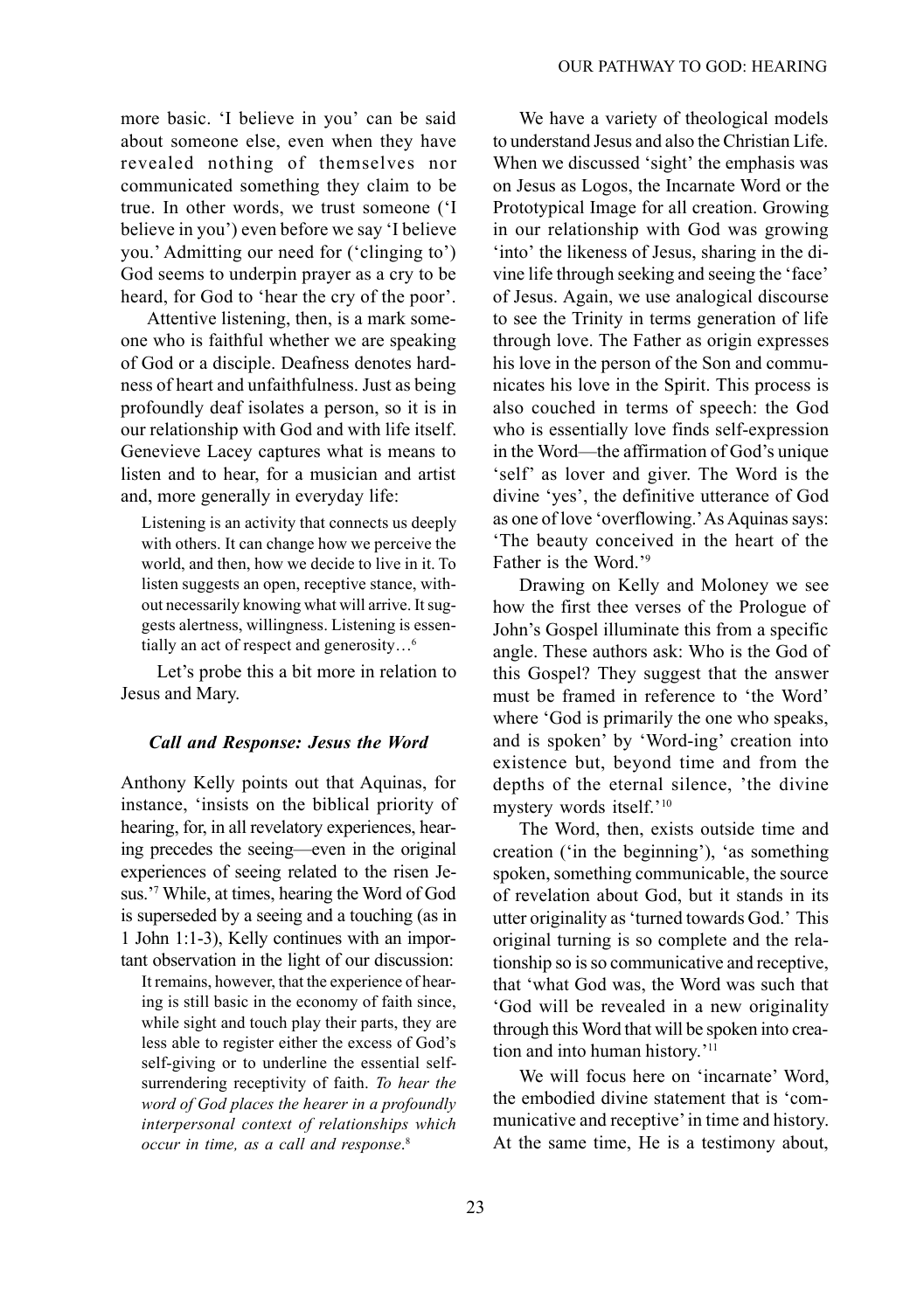and a call, from God. The Word spoken in Jesus is to be heard and requires a response. He is 'the Beloved: Listen to him' (Mk. 9:7). As we consider hearing and listening, Kelly's suggestion above is appropriate: the receptivity of faith in call and response is a model applicable to Jesus as it is to discipleship and prayer. In that context, what does 'attentive listening' look like? Let's consider Jesus.

Jesus, understood through the call-response lens, is paradigmatically the Prophet, who is called by God to proclaim his word. The Prophet's response is as much through his life as is the 'yes' to the divine summons. Like Moses, Jesus' prophetic role is captured primarily in his relationship as 'turned towards' his Abba Father. Whereas Moses spoke to God face to face 'as a man speaks with his friend' (Ex. 33:11), Jesus is the One who is, in the fullest sense, the Beloved, the one 'closest to the Father's heart.' Nevertheless, this was not done without a struggle on Jesus' part. Such struggle, even resistance, was applicable to the Prophets in general, as it applies, clearly, to all of us. The paradigmatic expression of resistance to the call is found dramatised in the Book of Jonah. It offers a mixture of satire, humour with the Israelite community's humble and self-deprecating insight into itself and the limits of its horizons compared to the scope of divine mercy.

In sharing in our humanity, we know that Jesus 'was tested' (Mark 1:12-13). Drawing on Israel's testing in the desert (Deut. 6-8), this testing is dramatised in the three 'temptation in the wilderness' scenarios in Matthew (4:1-11). Murphy-O'Connor suggests these are backgrounded by Gospel scenes where Jesus was pulled in two directions.12 Jesus had to 'struggle to remain faithful to his Father's call', to steel himself and remain alert in to be faithful to his mission. But in each situation, His response to his Father is one of loving obedience such that he says 'I always do what pleases him' (John 8:29). Perhaps Jesus' response to the

first wilderness 'temptation' is foundational: 'Man does not live on bread alone but on every word that comes from the mouth of God' (Deut. 8:3). In this, He reaffirms His complete trust in his Father: that His heart was not divided. It is through his attentive listening that Jesus entrusts himself into the hands of his Father who is worthy of such trust. This is his primary form of nourishment. Ultimately, he walks the path of his passion and death in self-surrender, revealing to the world the self-giving life and trustworthy love of God.

#### *Call and Response: Mary*

Let's now turn to Mary and Luke 1: 26-38. In this Annunciation scene, there is the underlying hint of the *Shema* noted above. More importantly, there are resonances with the first Creation Account of Genesis where God's spirit hovered over the water (darkness). Creation emerges from the divine power bringing light and order (cosmos) out of chaos (darkness and disorder). It is the action of God's Word in a performative utterance; as 'Word-ing,' it makes things happen and is life-changing. In this 'new' creation, it is the same Spirit of God at work in Mary as one fully open to receiving God (capax dei). From the beginning of her life, Mary was enveloped in the love of God, God's self communication with the gift of grace, namely, the Immaculate Conception. Elizabeth Johnson points out that one German phrase for the celebration of December 8th 'felicitously' captures this meaning: it is called 'the feast of the be-gracing of Mary.'13

What is striking about Mary's response of 'yes' to God's call in Luke's portrayal? First, it is an expression of whole-hearted and selfsurrendering faith that offers a picture of the model believer. She represents those who 'hear the word of God and put it into practice' (Lk. 8: 21). Second, it is an act of consent that has past and future implications: she joins company with those women in Israel's history who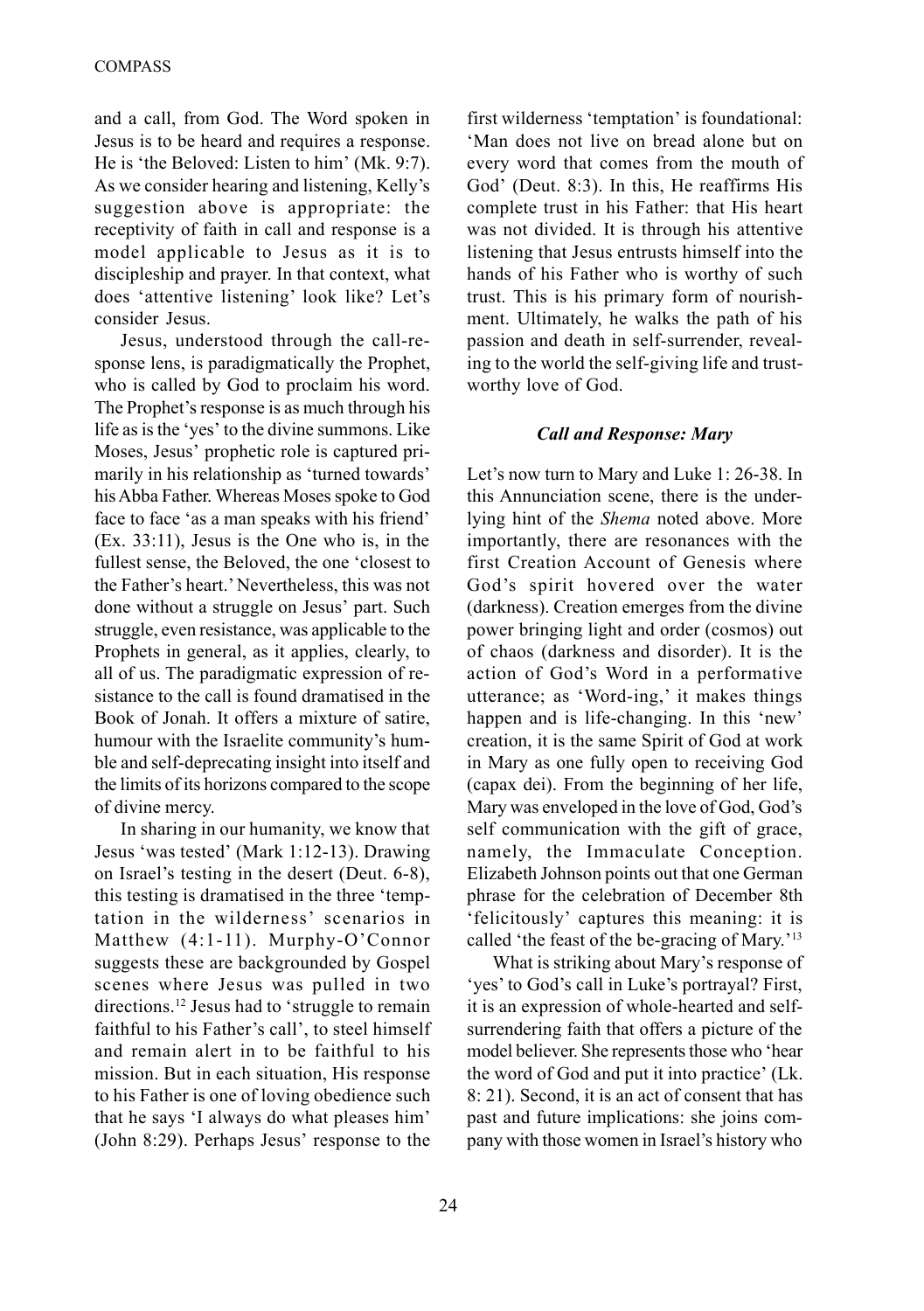have consented to cooperate in God's desires and plans; she is the 'forerunner of Luke's rogues' gallery, i.e., women, sinners, little people whom not one would expect to respond favorably to God's revelation.'14

Third, Elizabeth Johnson's distillation of recent studies by women scholars offers an interpretation that has contemporary and a more universal significance. In this scene with Mary, we have a young peasant girl who rises above the constraints of her culture and her position. In discerning the call of God in her life, she exercises 'independent thought and action….asks questions, takes counsel with her own soul. In a self-determining act of personal autonomy, she decides to go for it.' Rather than a passive and timid reaction, hers is 'a free and autonomous act [that] encourages women's efforts to take responsibility for their own lives.'15

Further, Mary's attentive listening has a centrifugal trajectory. She makes the journey to be with her cousin Elizabeth. Contemplation, worship and prayer must move towards others in responsibility for making our world a better place. Most importantly, the attentive listening that has led her to be in solidarity with the 'project of the reign of God' is now completed by 'the radical depiction of Mary's no to oppression' in the *Magnificat*. 16 This brings us to another phase of our discussion.

#### *God Listens to Us*

 'O Lord hear my prayer' sings Psalm 55, a sentiment conveyed often in the Psalms (e.g., Ps. 137 or Ps. 17:1-5. Perhaps to cry out to God in need most reveals the meaning of being open to God. It is the attitude that is most appealing to God, seen in the parable of the Pharisee and the Publican. Or the Psalmist: 'my eyes are drawn to them man of humble and contrite heart who trembles at my word.'

But there is still the question 'does God answer our prayers?' Sometimes, yes, but sometimes it seems 'no.' God's response may be different from what we expect. Or perhaps God gives us the strength and insight to cope with the difficulty or pain that prompts our prayer for help. In that sense, 'how much more will the heavenly Father give the Holy Spirit to those who ask him' (Luke 11:13).

It is this promise of God's attentive listening that encourages us in intercessory prayer. As Patrick O'Sullivan points out in the book noted above:

If something is of concern to us and so becomes part of our life, and if we pray about it, we make it possible for Jesus to be at work in that area. We enable him to be effectively present, establishing the Kingdom.

But what about listening that meets silence or attention that is met by silence? We can consider briefly silence as presence (understood in the affirmative sense).

We are reminded by the psalmist 'Be still and know that I am God (Ps. 46:10). Meredith Secomb's illuminating discussion on silence reminds us that the 'saints cherish silence and monasteries maintain a 'Great Silence.' Such silence develops an interiority that is foundational to the spirituality manifested by the withdrawn contemplative and the person in active ministry alike.'17 In the spiritual life, silence gives external shape to a 'more profound dynamics that can be both healing and freeing.' The silence of contemplative prayer 'is a portal through which we touch the depths of reality. Isaiah tells us: 'In returning and rest you shall be saved; in quietness and in trust shall be your strength' (Is 30:15).<sup>'18</sup> While silence can reach us through many of the senses, Secomb points out that, in the experience of 'the poet and mystic silence reaches us through hearing' and cites Hopkins:

Elected Silence, sing to me

And beat upon my whorled ear,

Pipe me to pastures still and be

The music that I care to hear.

And Secomb, then, reminds that the 'silent music' of St John of the Cross is another instance of the spiritual capacity to 'hear' silence.<sup>19</sup>

But what about silence as absence, spe-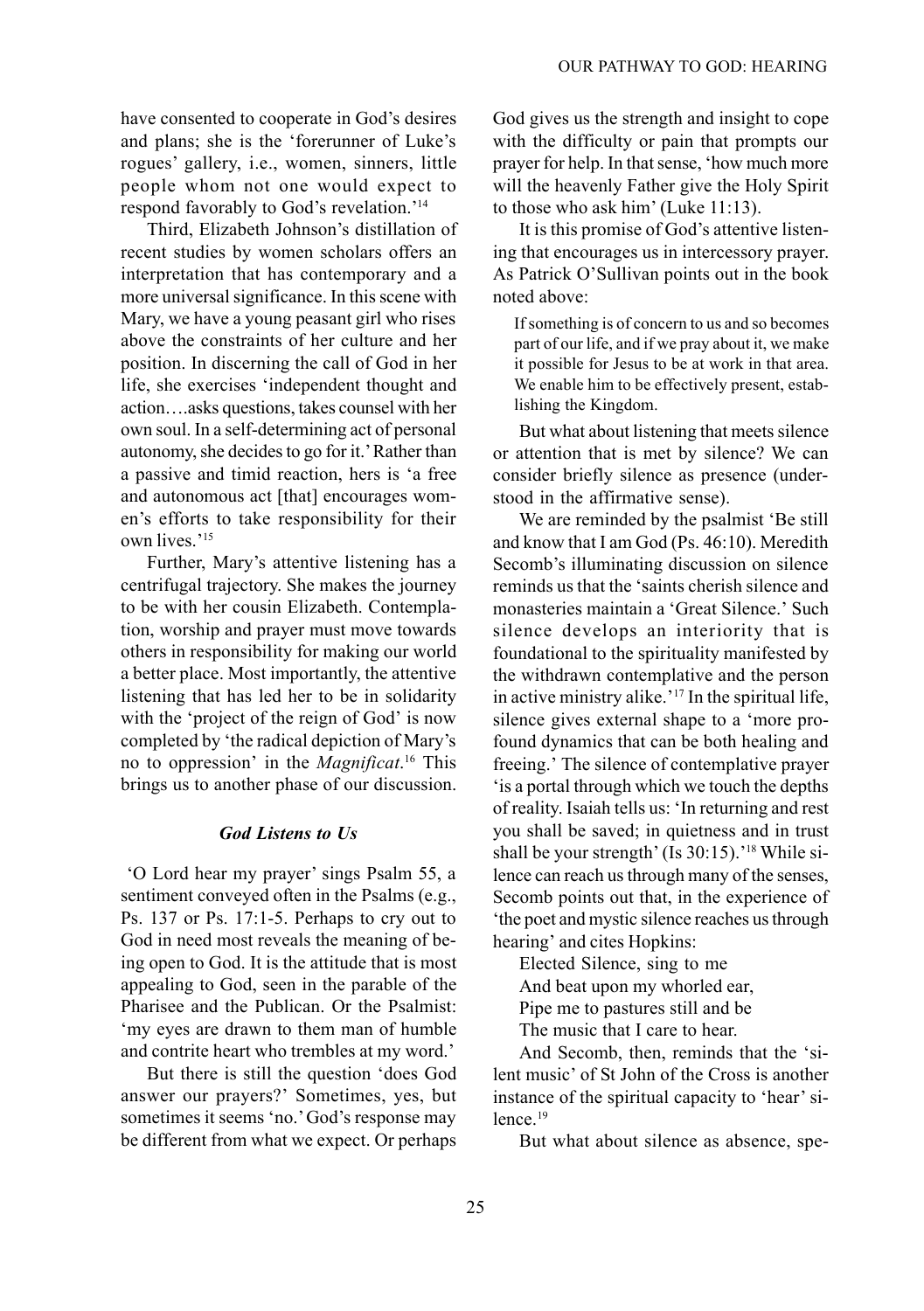cifically, as a sense of the absence of God, of a God who is not listening or responding? This is an area that has drawn increasing interest in the past two decades. Experiences of silence and darkness understood as negative or apophatic forms of encounter with the divine are probed theologically and spiritually at the personal, social and cultural levels.20 A comprehensive discussion is beyond our scope here so I will offer one comment in the light of the main focus of this article.

Dark night or 'impasse' ('no way round it') experiences can involve suffering, life-crises, loss, powerlessness, 'hitting a wall', with an accompanying inability to draw on accustomed resources for normal ways of functioning , for instance, in prayer and in relationships.<sup>21</sup> Such moments or 'passage' events, while experienced as dark, as a form of death, can, in reality, be signs of, or occasions of, new life. They can be points of growth or transformation if they are engaged and appropriated consciously. This will mean that the limitations and existential powerlessness of the human condition are accepted and, even, embraced. It really means a surrendering of the controlling 'ego' and the 'willingness to admit the mystery of its own being and submit itself to that mystery' such that one freely chooses a path into the uncontrolled and unpredictable margins of life…when the path of deadly clarity fades.'22

Listening to the call in self-receptivity and responding in self-surrender is a conscious allowing of the self to be drawn to a deeper love and trust that is no longer received in the accustomed way. Its situation and communication are perceived as 'darkness.' What is experienced as a lessening of commitment or love, a point when everything seems to be falling apart and 'limitation looms large', is, in reality, the context within which occurs the call to a 'new vision and to deeper, more genuine intimacy with God.'23 Perhaps it is to be with Peter who is led where he 'would rather not go' (John 21: 18). Even more, it is joining company with the experience of the crucified Lord: from the darkness of 'My God, why have you deserted me' (Mk. 15:34), with Jesus to move to 'into your hands I commit my spirit' (Lk. 23:46).

#### *Conclusion*

In our extended meditation on the sense of hearing, we are, perhaps, more consciousness how much listening involves learning, being affected, silence, and, how these are inescapably connected with words. From that, three final thoughts arise.

First, there is the extent that we need to be nourished by the 'words' of others in moments of self-disclosure. Think of the dinner gathering where we get so engrossed in a conversation that our meal gets cold. Clearly, we do not live on bread alone. Second, we are reminded of the central place of language with its scope and also its limits. These are captured so elegantly and eloquently by Gustave Flaubert:

Language is a cracked kettle on which we beat out tunes for bears to dance to, while all the time we long to move the stars to pity.

Finally, we return to St. Anselm mentioned the first article on Desire. He begins writing theology by praying that God will help him find God. Love seeks to understand what it already loves. John Caputo says this quest is like a blind person who asks someone to keep talking so that they can follow the sound.<sup>24</sup>

That is attentive listening. Its goal is to be filled 'with the utter fullness of God.'

#### **NOTES**

1. Patrick O'Sullivan,'Sure Beats Selling Cardigans': *Fostering Our Relationship with God* (Richmond, Vic: Aurora Books, 1995), 8.

2. Moloney lists scholars who support or dissent from this view. He notes that it is 'not clear' whether the combing of these two 'love' commandments 12. See